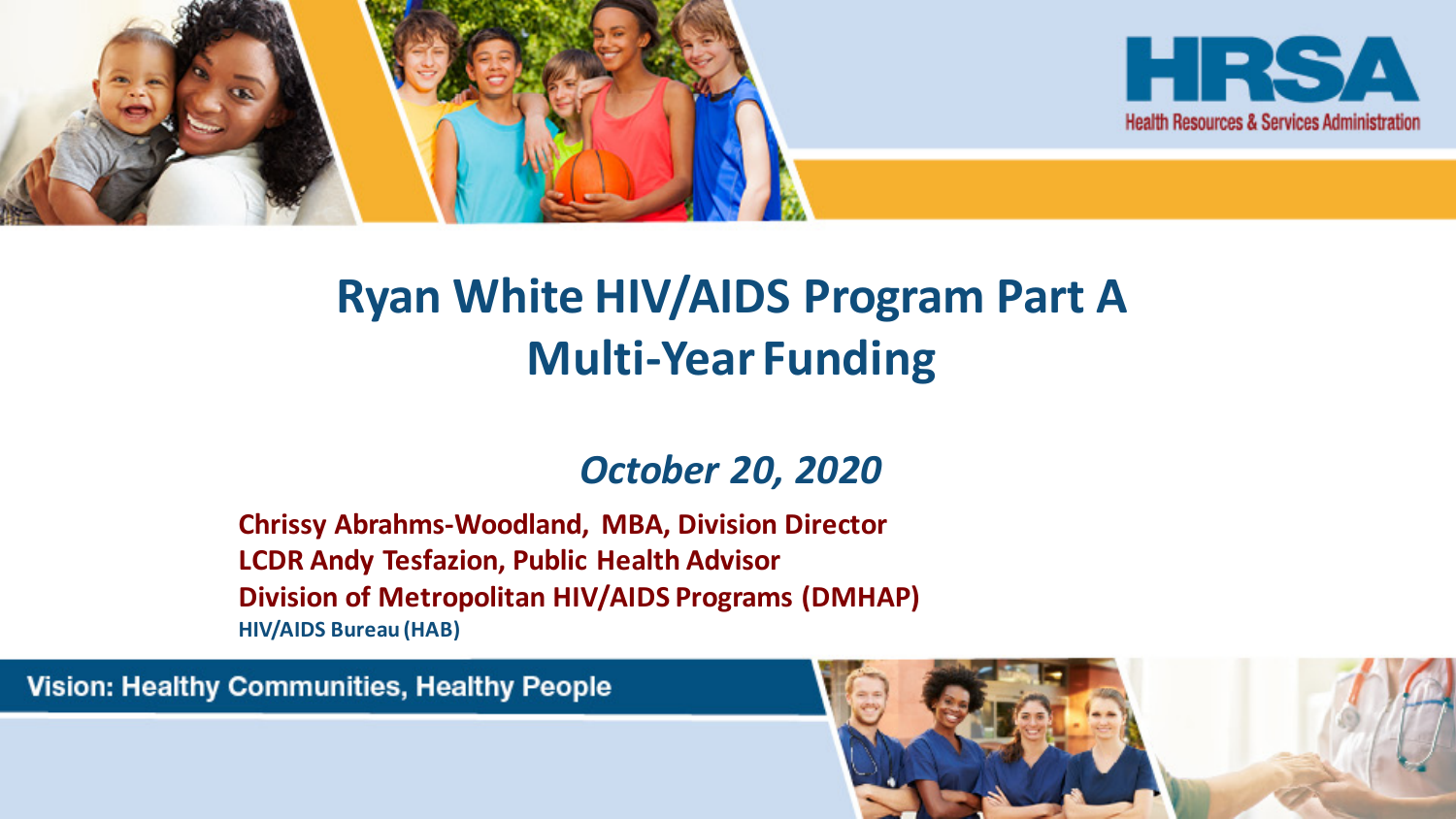## **HIV/AIDS Bureau Vision and Mission**

#### **Vision**

Optimal HIV/AIDS care and treatment for all

#### **Mission**

Provide leadership and resources to assure access to and retention in high quality, integrated care, and treatment services for vulnerable people with HIV and their families





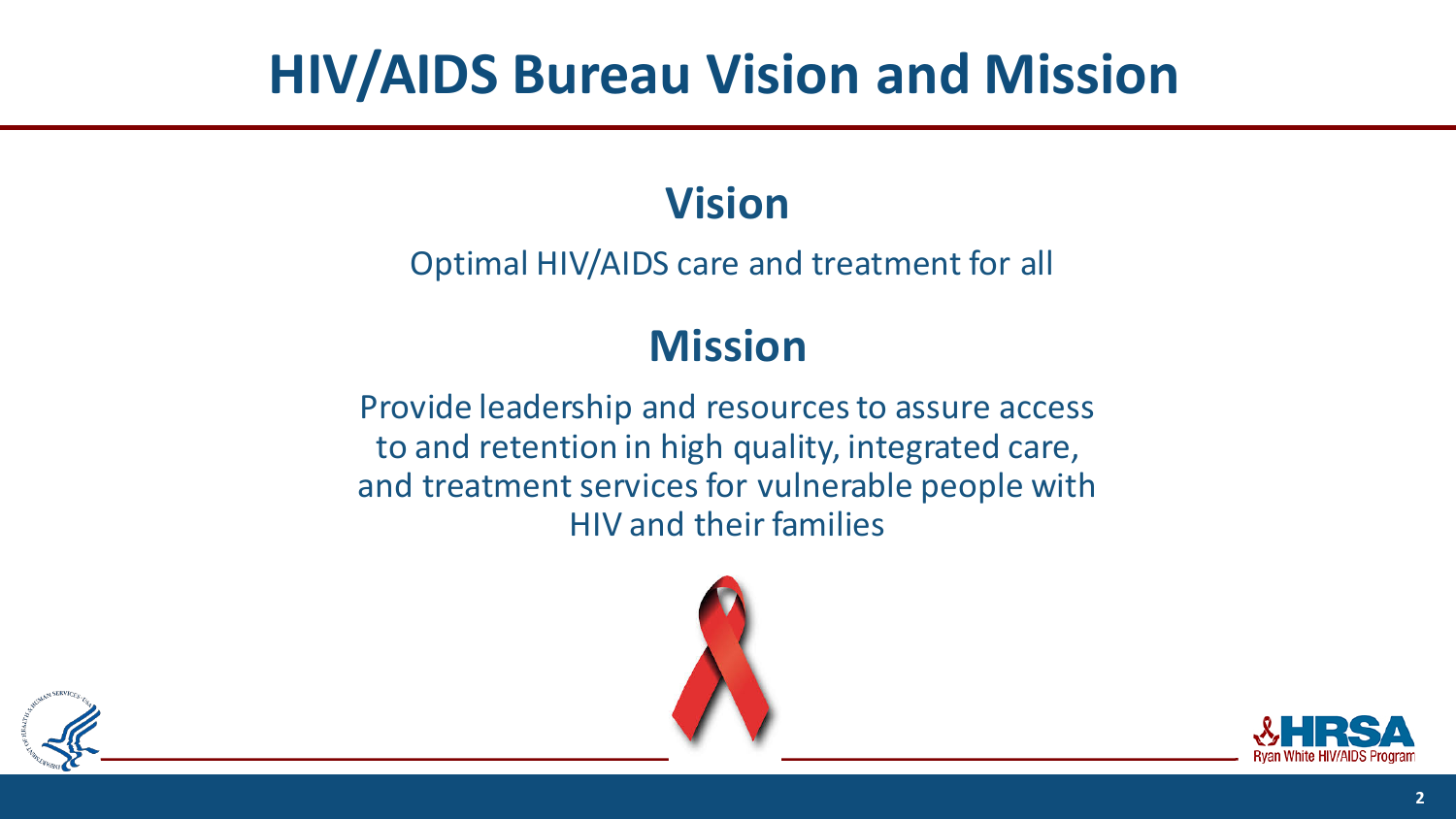#### **Agenda**

- Background on Part A Grant Award
- Overview of Supplemental Award
- Multi-year Funding Overview
- Analysis of ORC Application Scores Impact on Supplemental Award



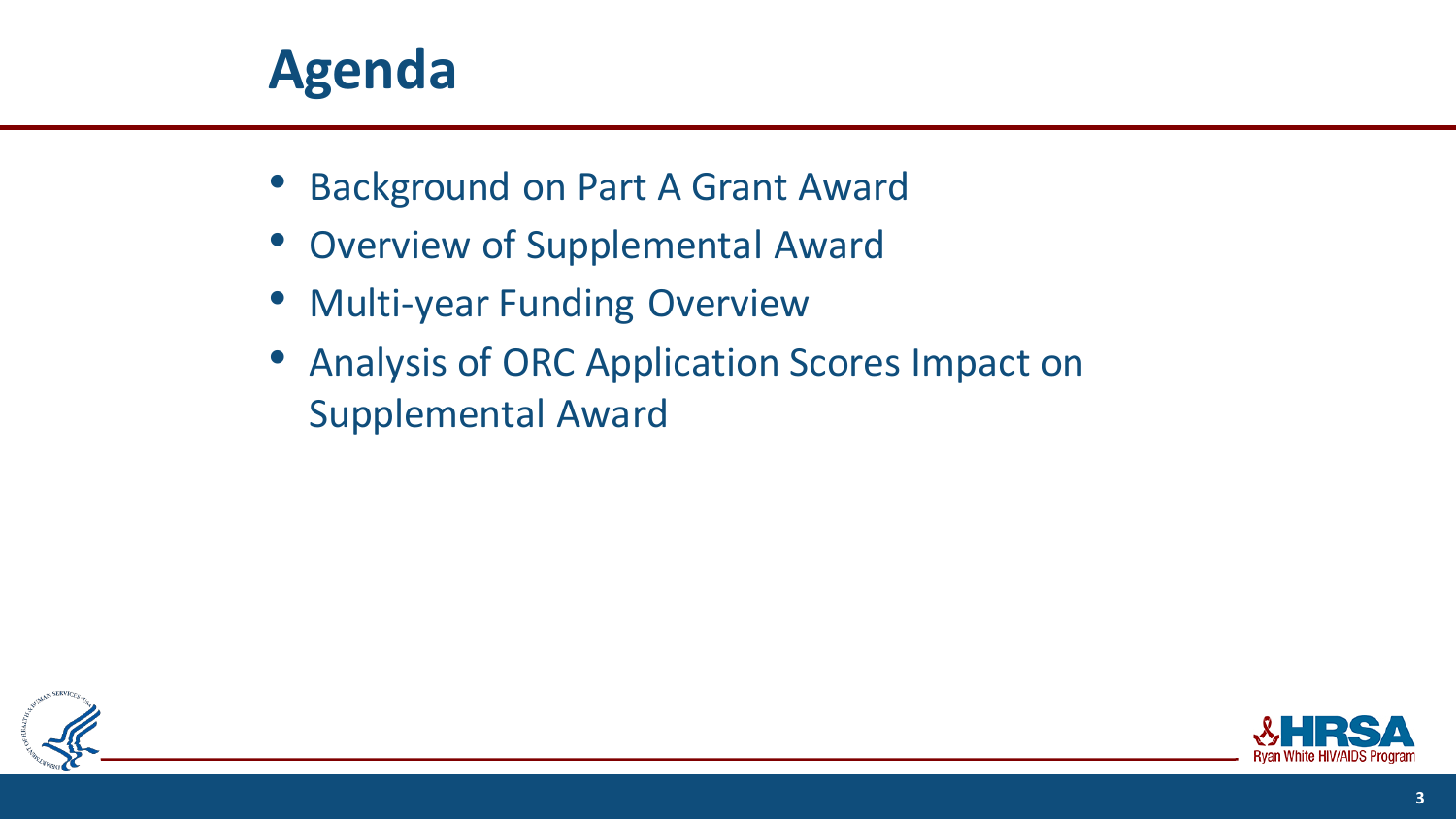## **Background: RWHAP Part A Grant Award FY 2020 Funding: \$627 million**

- Provides grants to 52 Eligible Metropolitan Areas and Transitional Grant Areas that are most severely impacted by the HIV/AIDS epidemic:
	- 72% of people with HIV live in these areas
	- Award made to Chief Elected Official
		- Service priorities and local resource allocations determined by legislatively required Planning Council
- Part A funds distribution (annual application process):
	- 2/3 by formula based on the number of living cases of HIV (non AIDS) and AIDS
		- Includes statutorily defined Minority AIDS Initiative (MAI) funds, which support services targeting minority populations
	- 1/3 supplemental competitive grant process





**1**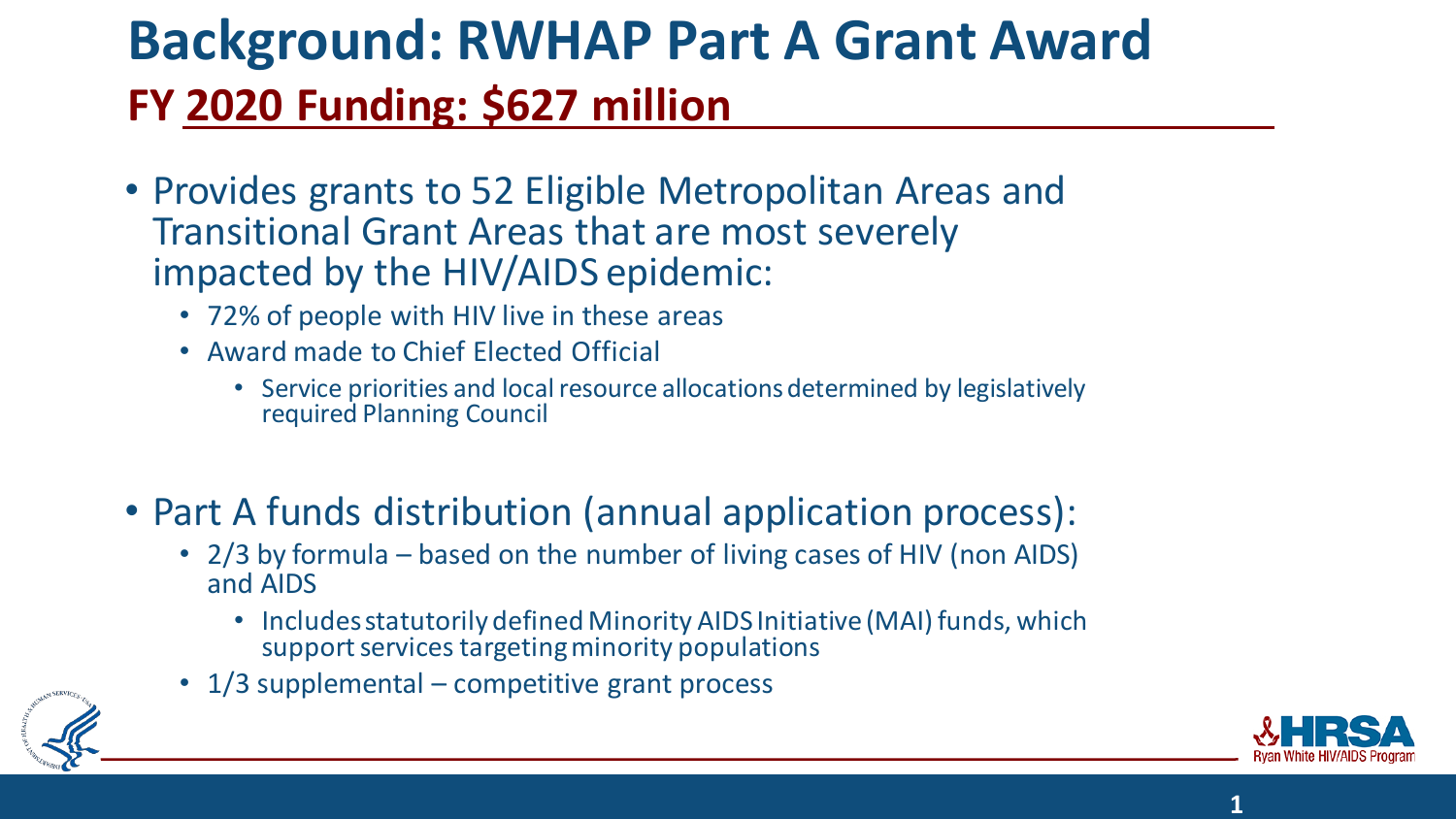## **RWHAP Part A Supplemental Award Overview**

- Awarded through competitive grant applications that are objectively scored
	- Recipients document demonstrated need based on statutory requirements and evidence of ability to effectively utilize available funds
- Number of living HIV and AIDS cases influence award amount, among other factors
- Annual application process
	- Resource intensive in both time and effort by recipients and HAB/HRSA
- Objective review process (Objective Review Committee)
	- Jurisdictions submit high quality applications responsive to NOFO
	- Applications are rated individually based on its own merits and is not compared with others



Result is that funds are distributed with limited variation from the RWHAP Part A formula awards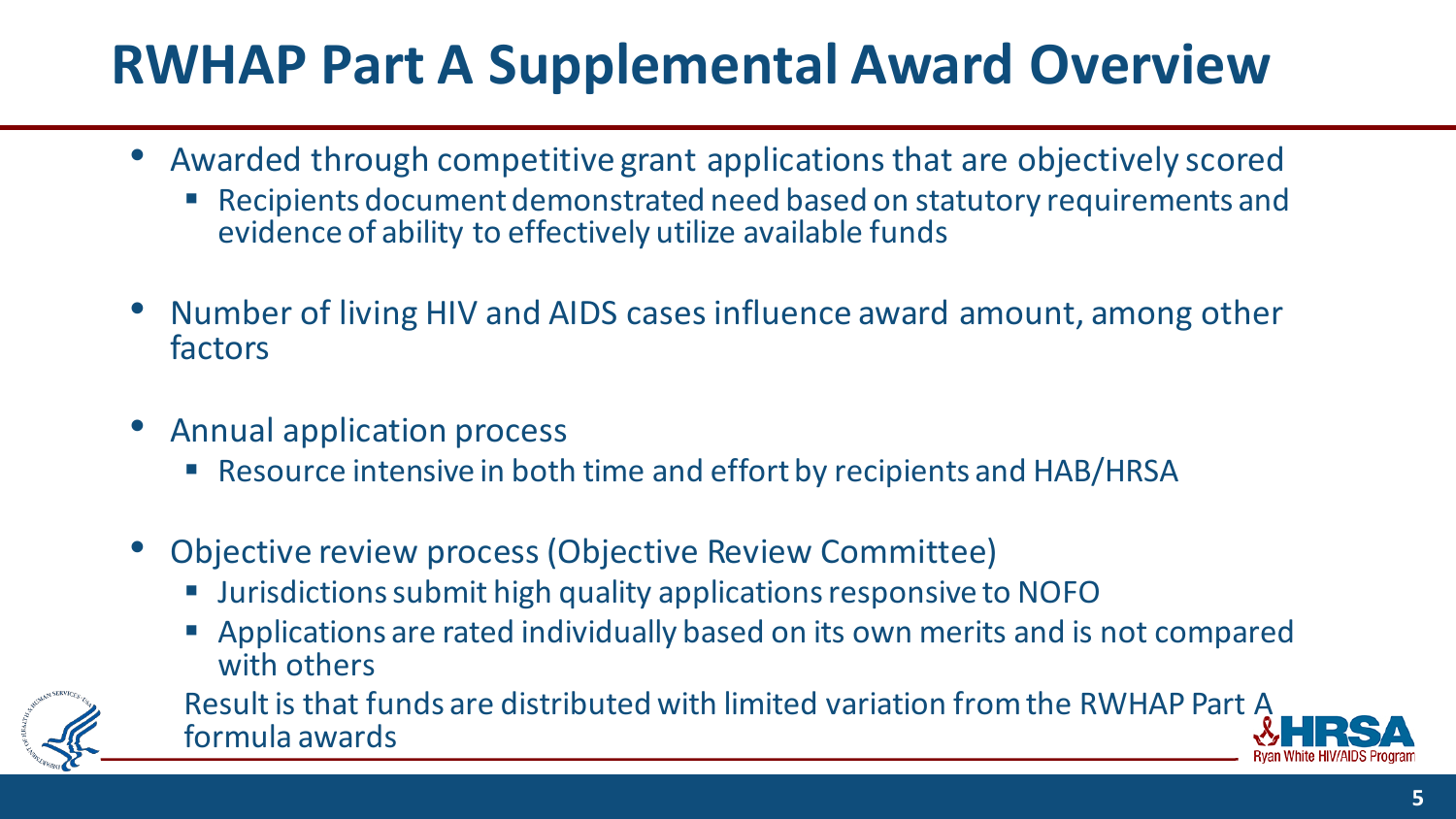#### **Recent Part A Application Scores: Summary Statistics**

#### **RWHAP Part A Grant Recipient Application Scores: 2018-2020**

|                | <b>FY 2018 ORC</b><br><b>Application Scores</b> | <b>FY 2019 ORC</b><br><b>Application Scores</b> | <b>FY 2020 ORC</b><br><b>Application Scores</b> |
|----------------|-------------------------------------------------|-------------------------------------------------|-------------------------------------------------|
| Range          | $90.41 - 100$                                   | $92.33 - 99.90$                                 | $89.75 - 99.78$                                 |
| <b>Median</b>  | 97.23                                           | 97.61                                           | 97.34                                           |
| <b>Average</b> | 96.80                                           | 97.10                                           | 96.68                                           |



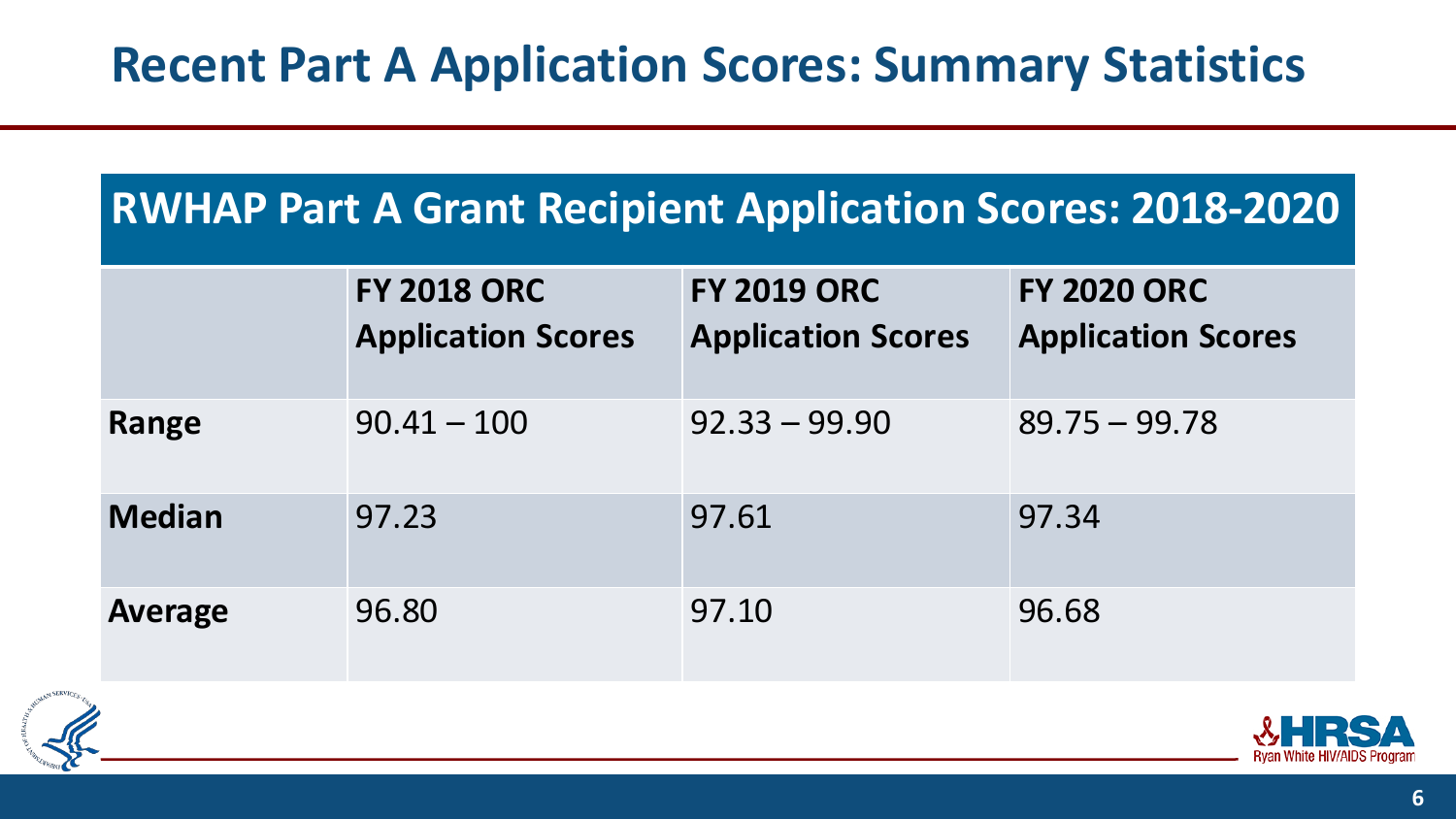## **Multi-Year Funding**

- Transitioning from an annual competing application model, to a 3-year period of performance non-competing continuation (NCC) model
	- Competing application (e.g., a full application that is scored) will be submitted in the first year of the period of performance
	- **NCC progress reports submitted for years two and three**
- ORC application score attained with the competitive application submitted in the initial year will be used to calculate the Supplemental Award for the second and third years of the period of performance.
- Note: UOB penalties still apply in each program year during the 3-year period of performance

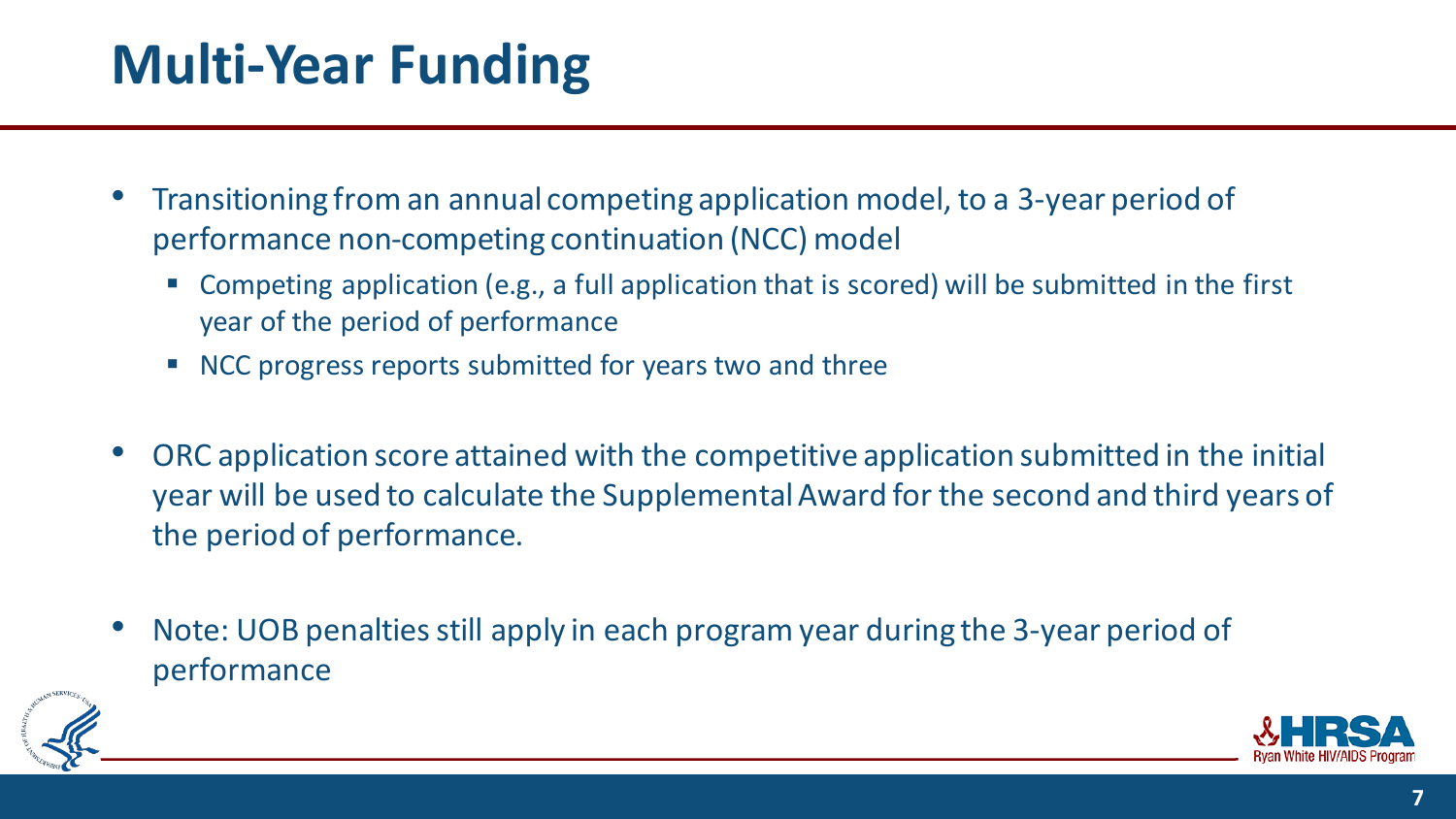### **Impact of Application Scores on the Supplemental Award**

- Detailed analysis performed to ensure fairness with the transition to the 3-year NCC model
	- Analyzed Supplemental award amounts in FY 2018 FY 2020, and compared with a simulation where 2018 ORC application scores were used to determine Supplemental Award amounts in FY 2018 – FY 2020



![](_page_7_Picture_4.jpeg)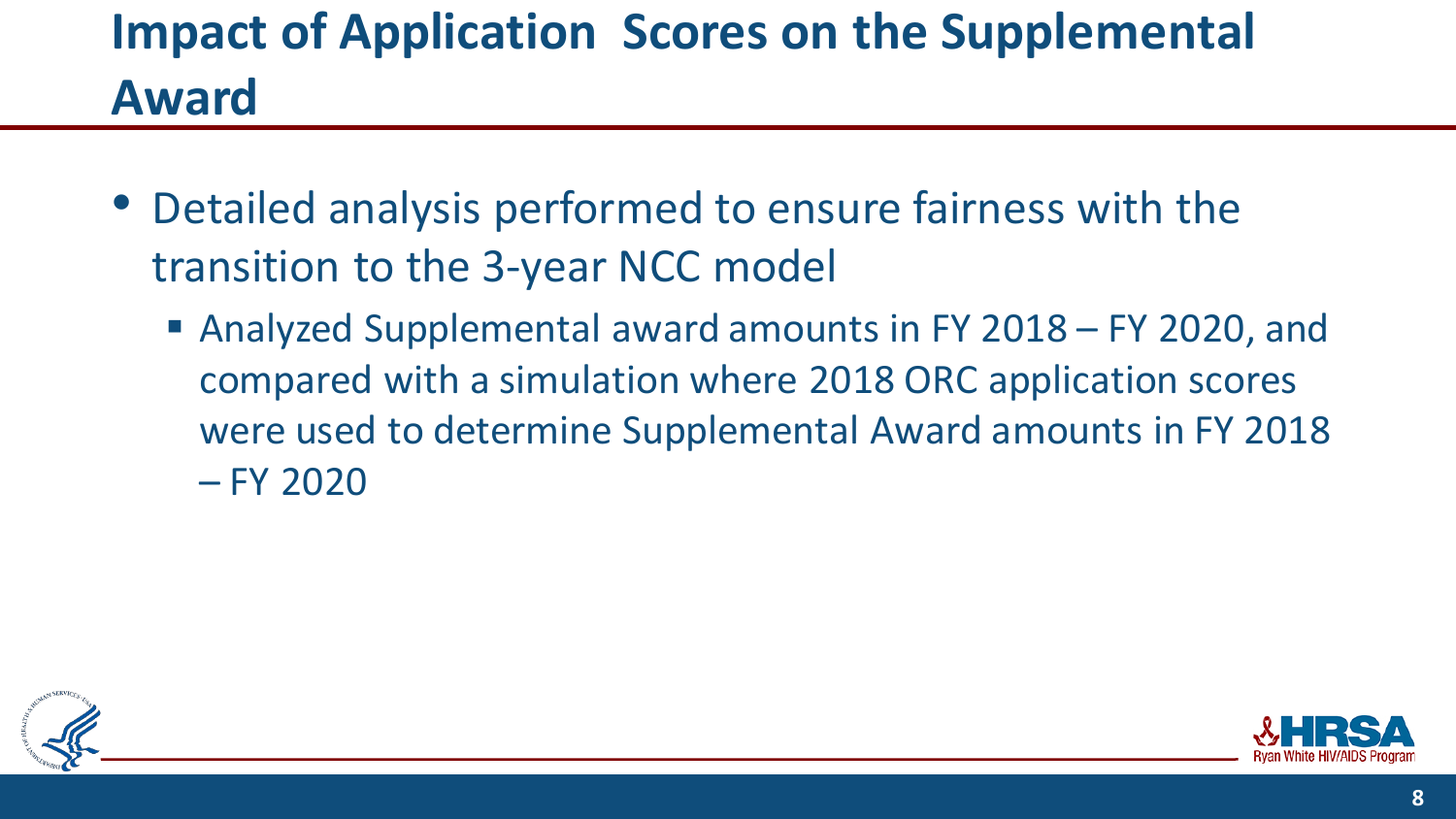## **Impact of ORC Application Scores on the Supplemental Award**

**Percent Change in Final Supplemental Award Amount Using 2018 ORC Application Scores: 2019 and 2020**

|                | <b>FY 2019 Award Percent</b><br><b>Change (2019 ORC Score</b><br><b>vs. 2018 ORC Score)</b> | <b>FY 2020 Award Percent</b><br>Change (2020 ORC Score vs.<br>2018 ORC Score) |
|----------------|---------------------------------------------------------------------------------------------|-------------------------------------------------------------------------------|
| <b>Median</b>  | 0.06%                                                                                       | $-0.20%$                                                                      |
| <b>Average</b> | $-0.05%$                                                                                    | 0.21%                                                                         |
|                |                                                                                             |                                                                               |

![](_page_8_Picture_3.jpeg)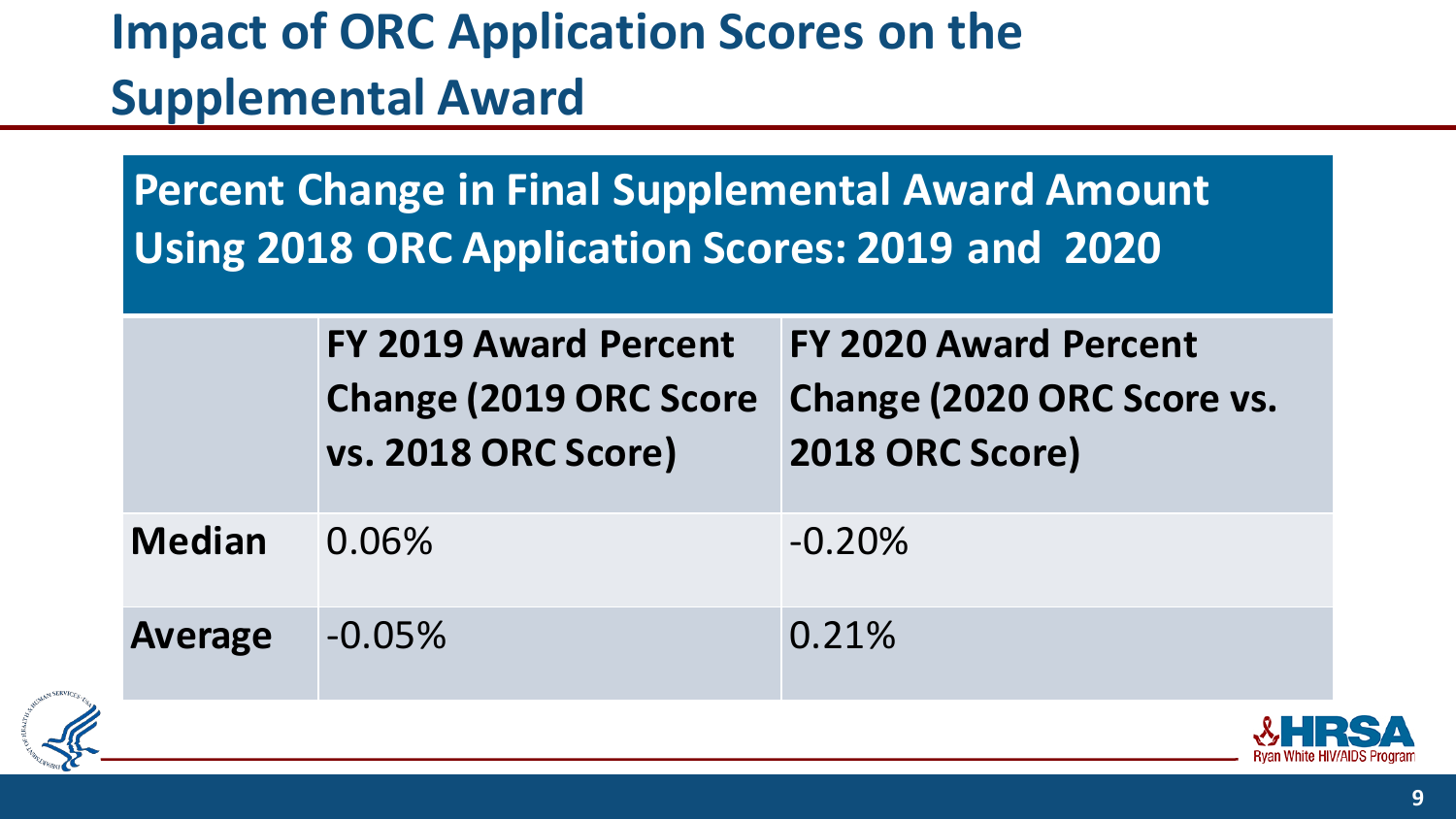## **Influencing Factors Impacting the Supplemental Award Amount**

- **Eligible Supplemental Award Amount factors:** 
	- Number of living cases of HIV and AIDS
	- ORC Application Score
	- Supplemental award amount available (appropriated by Congress)
- **Final Supplemental Award Amount factors:** 
	- Priority funding
	- Supplemental funding adjustments
	- Changes to the Supplemental appropriation amount available each year
	- Changes to the number of living HIV/AIDS cases in each jurisdiction
	- Relative distribution of living HIV/AIDS cases across all eligible grant recipients
	- Unobligated Balance (UOB) penalty penalty imposed when a grant recipient's UOB exceeds 5% of the formula award

![](_page_9_Picture_12.jpeg)

![](_page_9_Picture_13.jpeg)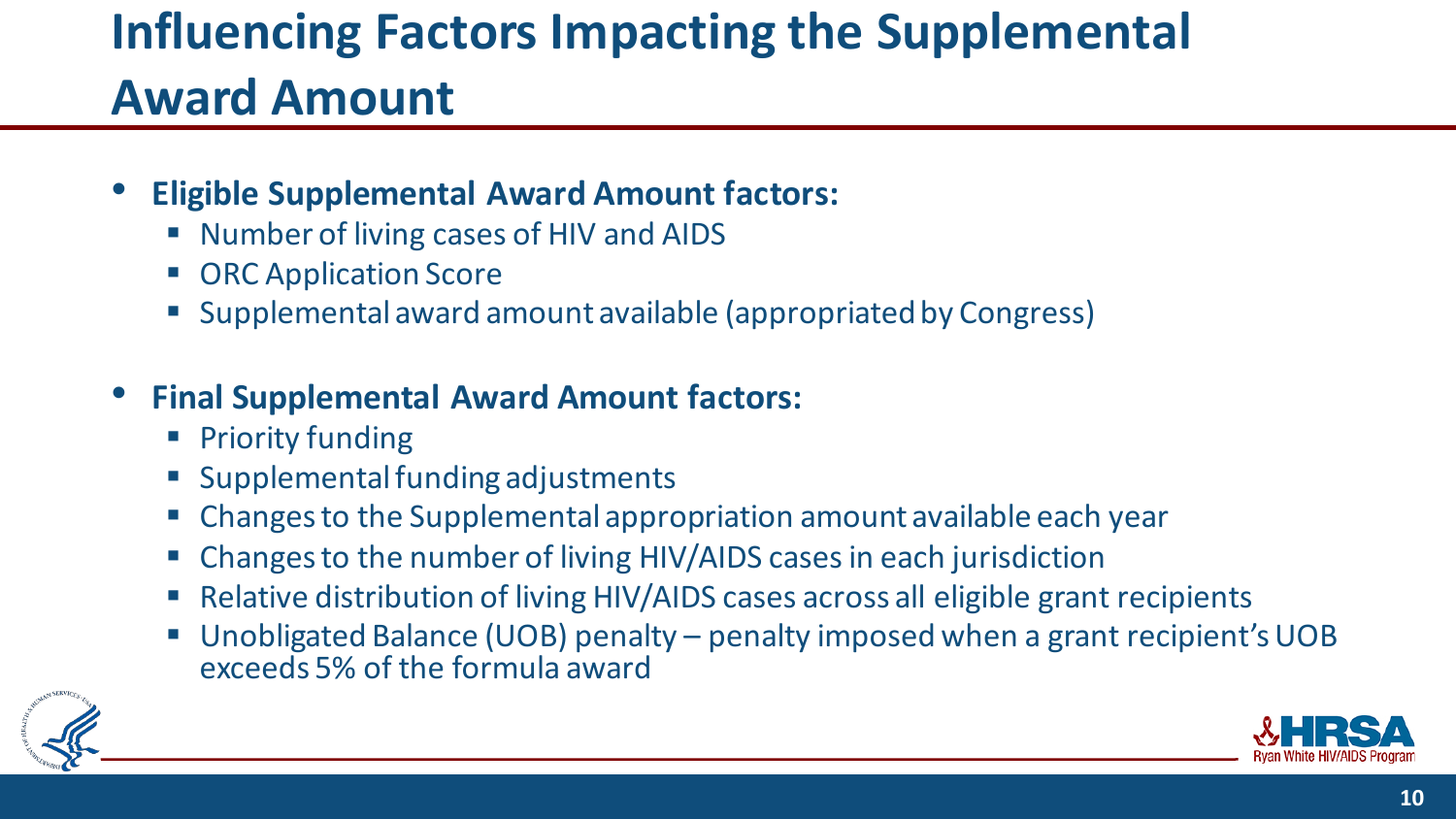## **Conclusions: ORC Application Scores and Multi-Year Funding**

- 1. Not enough variation in ORC application scores in consecutive years to indicate a significant impact on Supplemental Award amounts
- 2. There are other influencing factors that contribute to a recipient's Supplemental award amount
- 3. Difficult to quantify the direct impact of the ORC application scores on Supplemental amount awarded
- **Bottom Line:** there should be minimal deviation in Supplemental award amounts using a 3-year NCC model compared to Supplemental award amounts determined by annual ORC application scores

![](_page_10_Picture_5.jpeg)

![](_page_10_Picture_6.jpeg)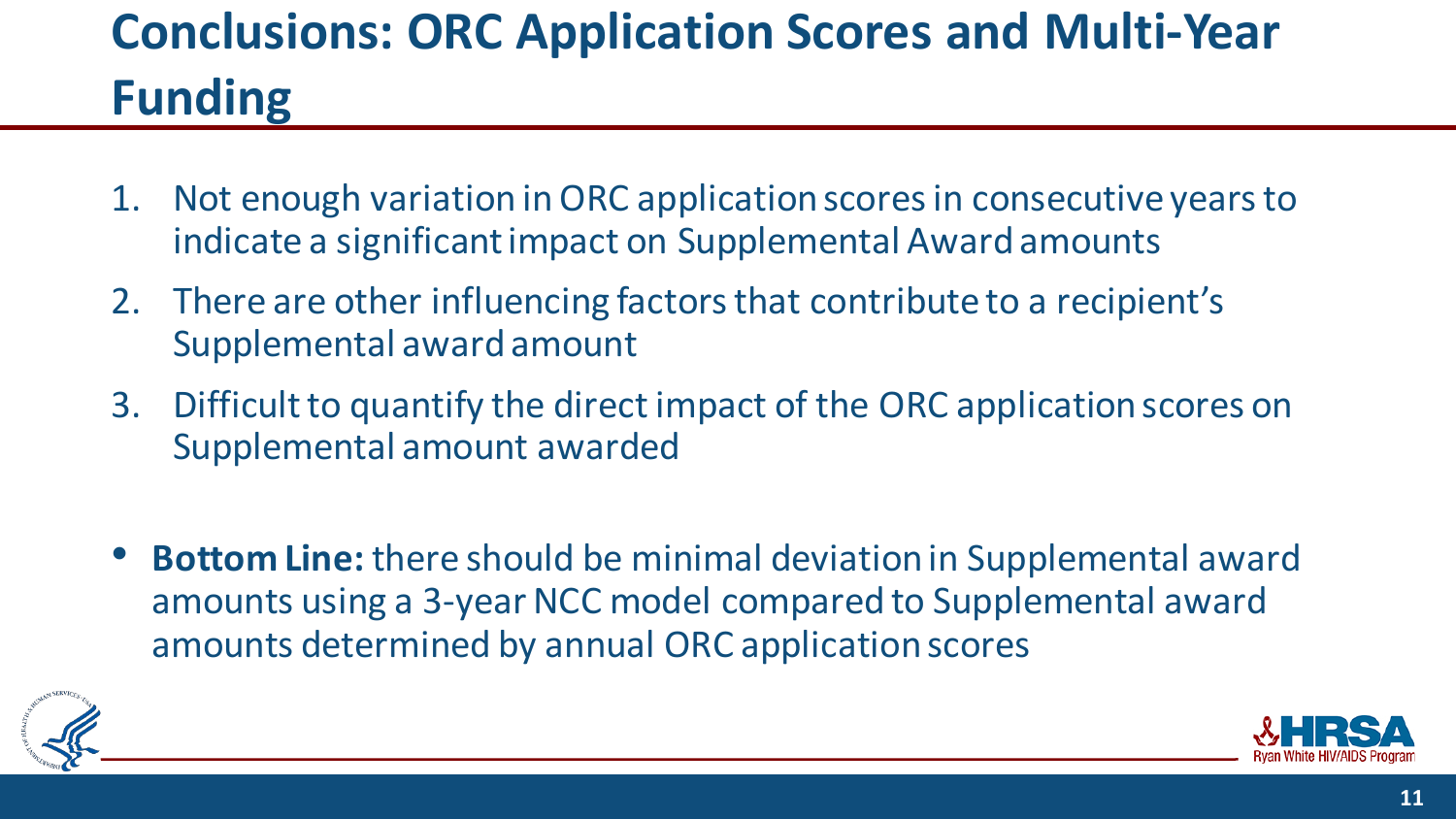## **Next Steps: Implementation in FY 2022**

- **Implementing in FY 2022 RWHAP Part A applications**
	- **FY 2022 application is full competitive** Will be scored
	- FY 2023 and FY 2024 are NCC progress reports **√Not scored**
	- Supplemental funding calculation in FY 2023 and FY 2024 will be determined using FY 2022 ORC application score

![](_page_11_Picture_5.jpeg)

![](_page_11_Picture_6.jpeg)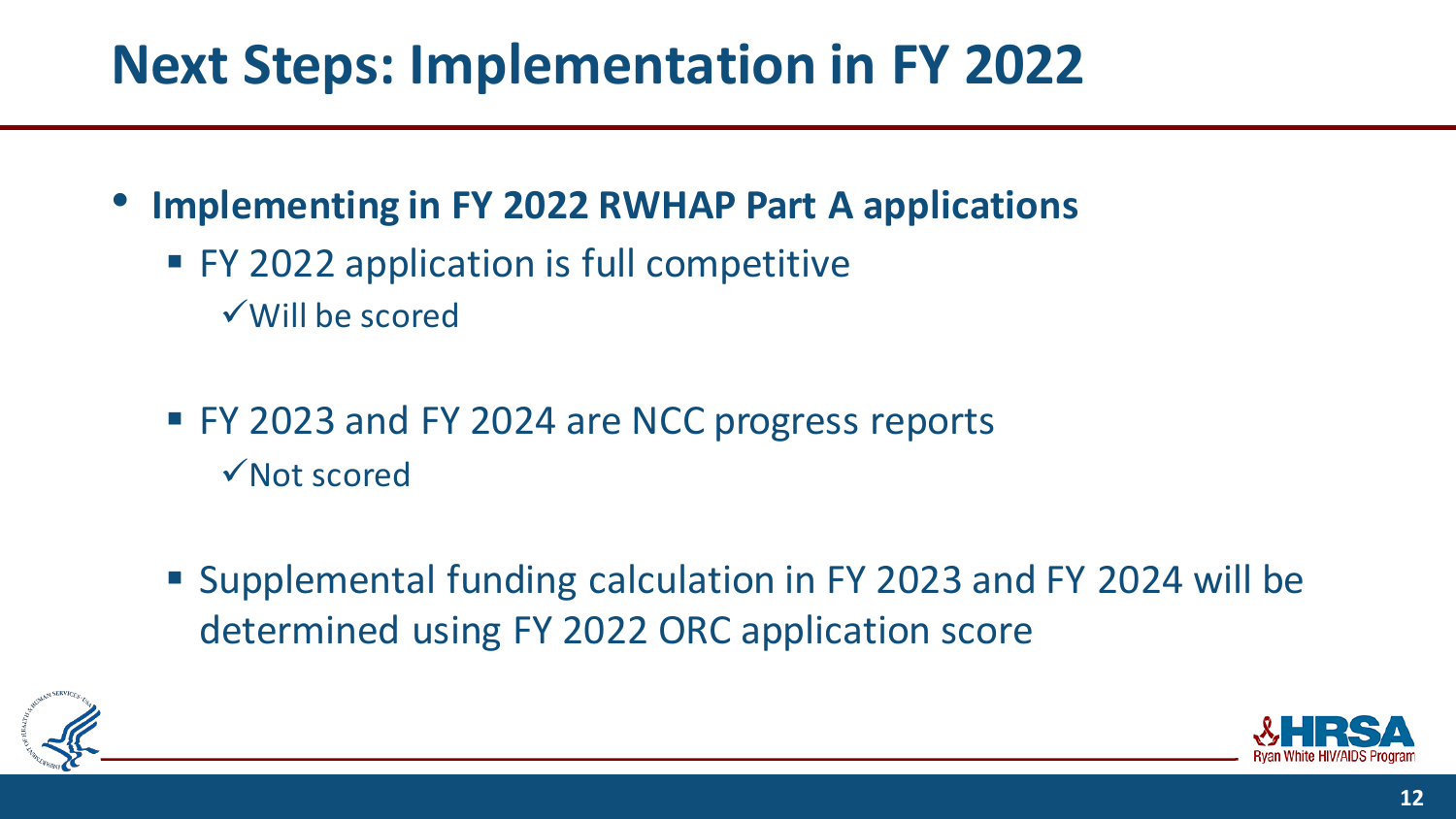#### **Q&A - Your Questions are Welcome!**

![](_page_12_Picture_1.jpeg)

![](_page_12_Figure_2.jpeg)

![](_page_12_Picture_3.jpeg)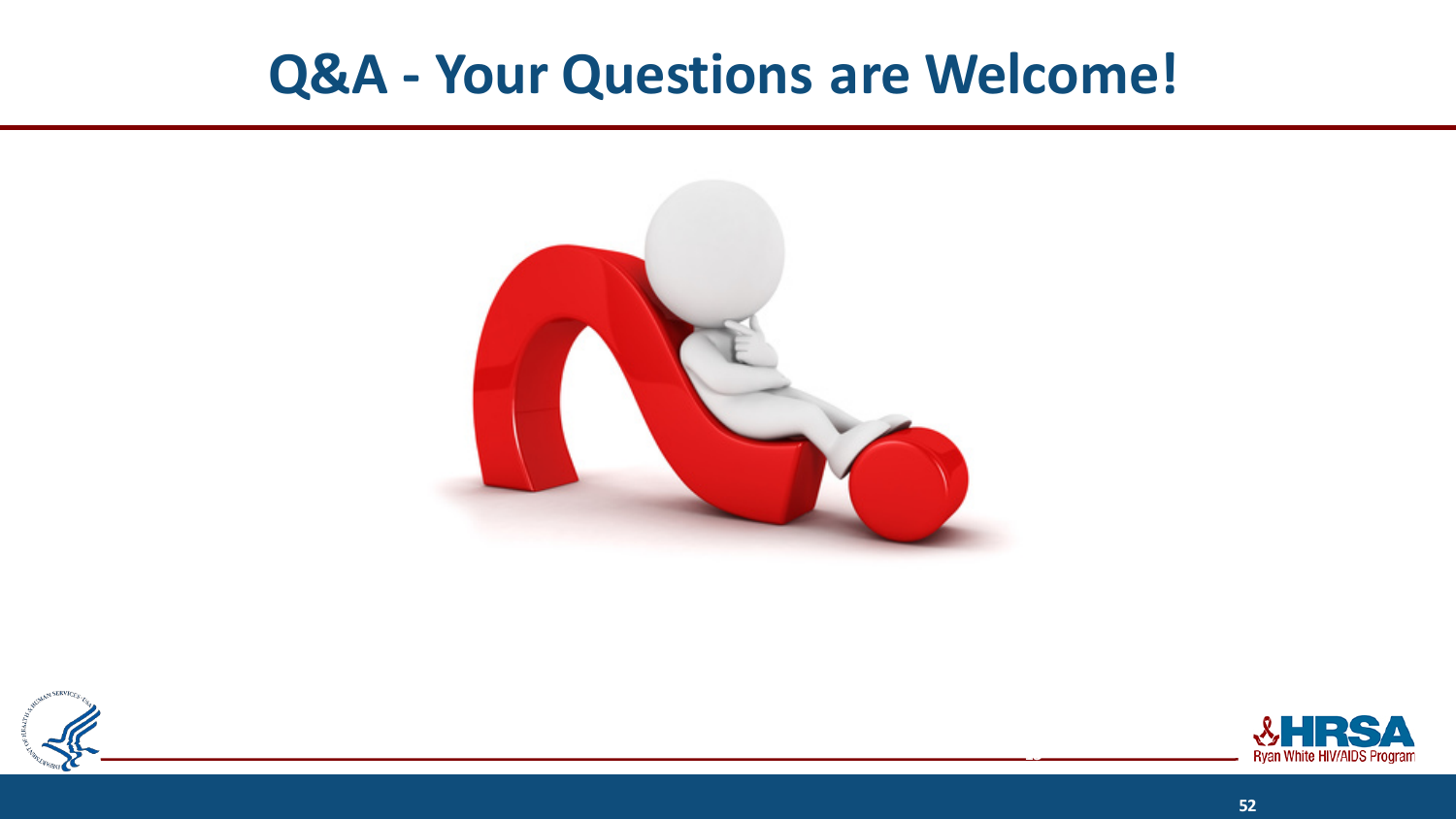![](_page_13_Picture_0.jpeg)

# To learn more about our agency, visit [www.HRSA.gov](http://www.hrsa.gov/)

![](_page_13_Picture_2.jpeg)

![](_page_13_Picture_3.jpeg)

![](_page_13_Picture_4.jpeg)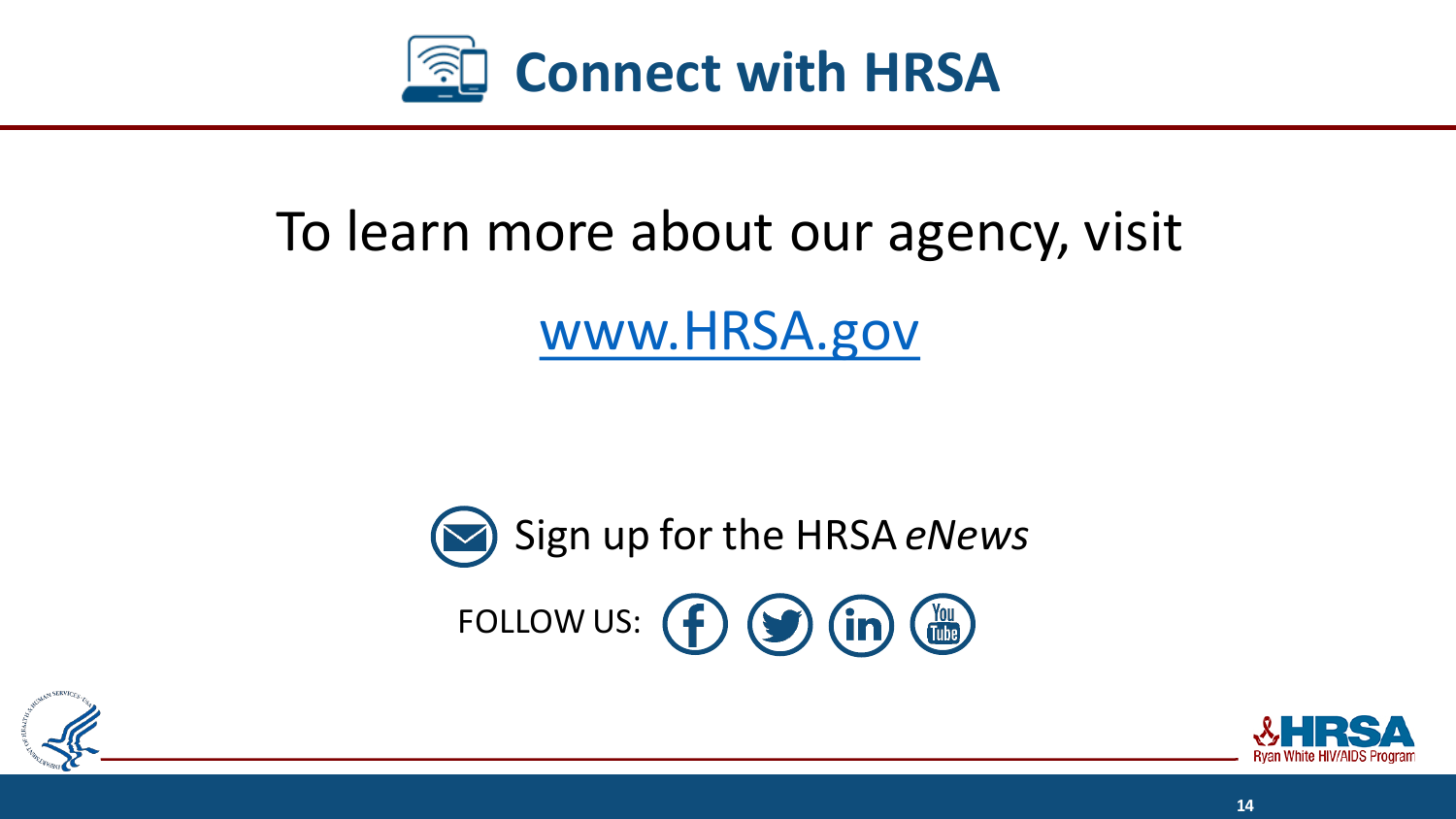| Comparison of Part A Final Supplemental Awards With 2018 ORC Score: 2018 - 2020 |                      |                      |                      |                       |                      |                      |                       |
|---------------------------------------------------------------------------------|----------------------|----------------------|----------------------|-----------------------|----------------------|----------------------|-----------------------|
|                                                                                 | YEAR 1               |                      | <b>YEAR 2</b>        |                       |                      | <b>YEAR 3</b>        |                       |
|                                                                                 |                      | <b>FY 2019 Final</b> | <b>FY 2019 Final</b> |                       | <b>FY 2020 Final</b> | <b>FY 2020 Final</b> |                       |
|                                                                                 | <b>FY 2018 Final</b> | Supplemental         | Supplemental         | <b>FY 2019 Final</b>  | Supplemental         | Supplemental         | <b>FY 2020 Final</b>  |
|                                                                                 | Supplemental         | Award (2019 ORC      | <b>Award (2018</b>   | Supplemental          | Award (2020 ORC      | <b>Award (2018</b>   | Supplemental          |
| <b>Part A Recipient</b>                                                         | Award                | Score)               | <b>ORC Score)</b>    | <b>Award % Change</b> | Score)               | <b>ORC Score)</b>    | <b>Award % Change</b> |
|                                                                                 | \$7,813,134          | \$8,452,077          | \$8,341,524          | $-1.31%$              | \$8,389,247          | \$8,310,525          | $-0.94%$              |
|                                                                                 | \$5,328,626          | \$5,411,707          | \$5,412,410          | 0.01%                 | \$5,236,147          | \$5,231,489          | $-0.09%$              |
|                                                                                 | \$4,310,735          | \$4,630,725          | \$4,441,685          | $-4.08%$              | \$4,547,874          | \$4,316,608          | $-5.09%$              |
|                                                                                 | \$8,591,207          | \$8,641,209          | \$8,812,634          | 1.98%                 | \$8,509,007          | \$8,478,861          | $-0.35%$              |
|                                                                                 | \$5,221,440          | \$5,434,406          | \$5,536,653          | 1.88%                 | \$5,262,235          | \$5,471,863          | 3.98%                 |
|                                                                                 | \$3,017,900          | \$3,080,209          | \$3,072,376          | $-0.25%$              | \$2,962,398          | \$2,996,574          | 1.15%                 |
|                                                                                 | \$4,912,130          | \$5,144,428          | \$5,074,366          | $-1.36%$              | \$5,002,985          | \$4,907,144          | $-1.92%$              |
|                                                                                 | \$7,056,740          | \$7,404,298          | \$7,411,656          | 0.10%                 | \$7,382,752          | \$7,319,504          | $-0.86%$              |
|                                                                                 | \$13,090,360         | \$13,682,879         | \$13,424,787         | $-1.89%$              | \$13,447,307         | \$13,218,235         | $-1.70%$              |
|                                                                                 | \$8,439,212          | \$8,501,723          | \$8,659,767          | 1.86%                 | \$8,309,536          | \$8,356,031          | 0.56%                 |
|                                                                                 | \$1,848,690          | \$1,801,337          | \$1,852,399          | 2.83%                 | \$1,652,586          | \$1,790,977          | 8.37%                 |
|                                                                                 | \$1,840,184          | \$1,855,957          | \$1,874,970          | 1.02%                 | \$1,775,202          | \$1,801,500          | 1.48%                 |
|                                                                                 | \$2,545,175          | \$2,653,985          | \$2,638,027          | $-0.60%$              | \$2,615,120          | \$2,567,896          | $-1.81%$              |
|                                                                                 | \$30,828,166         | \$30,924,433         | \$30,991,429         | 0.22%                 | \$30,054,269         | \$30,066,119         | 0.04%                 |
|                                                                                 | \$3,988,141          | \$4,040,968          | \$4,070,653          | 0.73%                 | \$4,040,146          | \$4,004,309          | $-0.89%$              |
|                                                                                 | \$2,992,974          | \$3,066,489          | \$3,108,957          | 1.38%                 | \$3,108,576          | \$3,094,926          | $-0.44%$              |
|                                                                                 | \$7,318,490          | \$7,480,747          | \$7,586,441          | 1.41%                 | \$7,238,728          | \$7,330,985          | 1.27%                 |
|                                                                                 | \$2,897,791          | \$3,074,432          | \$3,071,523          | $-0.09%$              | \$3,040,543          | \$3,005,034          | $-1.17%$              |
|                                                                                 | \$3,254,167          | \$3,591,710          | \$3,346,850          | $-6.82%$              | \$3,439,807          | \$3,262,338          | $-5.16%$              |
|                                                                                 | \$5,243,779          | \$5,262,445          | \$5,352,397          | 1.71%                 | \$4,979,611          | \$5,190,329          | 4.23%                 |
|                                                                                 | \$3,422,947          | \$3,512,228          | \$3,460,188          | $-1.48%$              | \$3,337,085          | \$3,346,922          | 0.29%                 |
|                                                                                 | \$3,387,211          | \$3,441,787          | \$3,504,483          | 1.82%                 | \$3,449,525          | \$3,388,104          | $-1.78%$              |
|                                                                                 | \$10,306,923         | \$10,321,593         | \$10,388,958         | 0.65%                 | \$10,114,538         | \$10,259,448         | 1.43%                 |
|                                                                                 | \$2,395,700          | \$2,361,937          | \$2,462,727          | 4.27%                 | \$2,442,612          | \$2,409,758          | $-1.35%$              |
|                                                                                 | \$1,479,241          | \$1,584,058          | \$1,572,500          | $-0.73%$              | \$1,608,721          | \$1,555,781          | $-3.29%$              |
|                                                                                 | \$1,353,901          | \$1,361,121          | \$1,393,210          | 2.36%                 | \$1,323,952          | \$1,353,603          | 2.24%                 |
| $\frac{1}{2}$                                                                   | \$1,816,840          | \$1,861,271          | \$1,890,751          | 1.58%                 | \$1,865,344          | \$1,857,143          | $-0.44%$              |